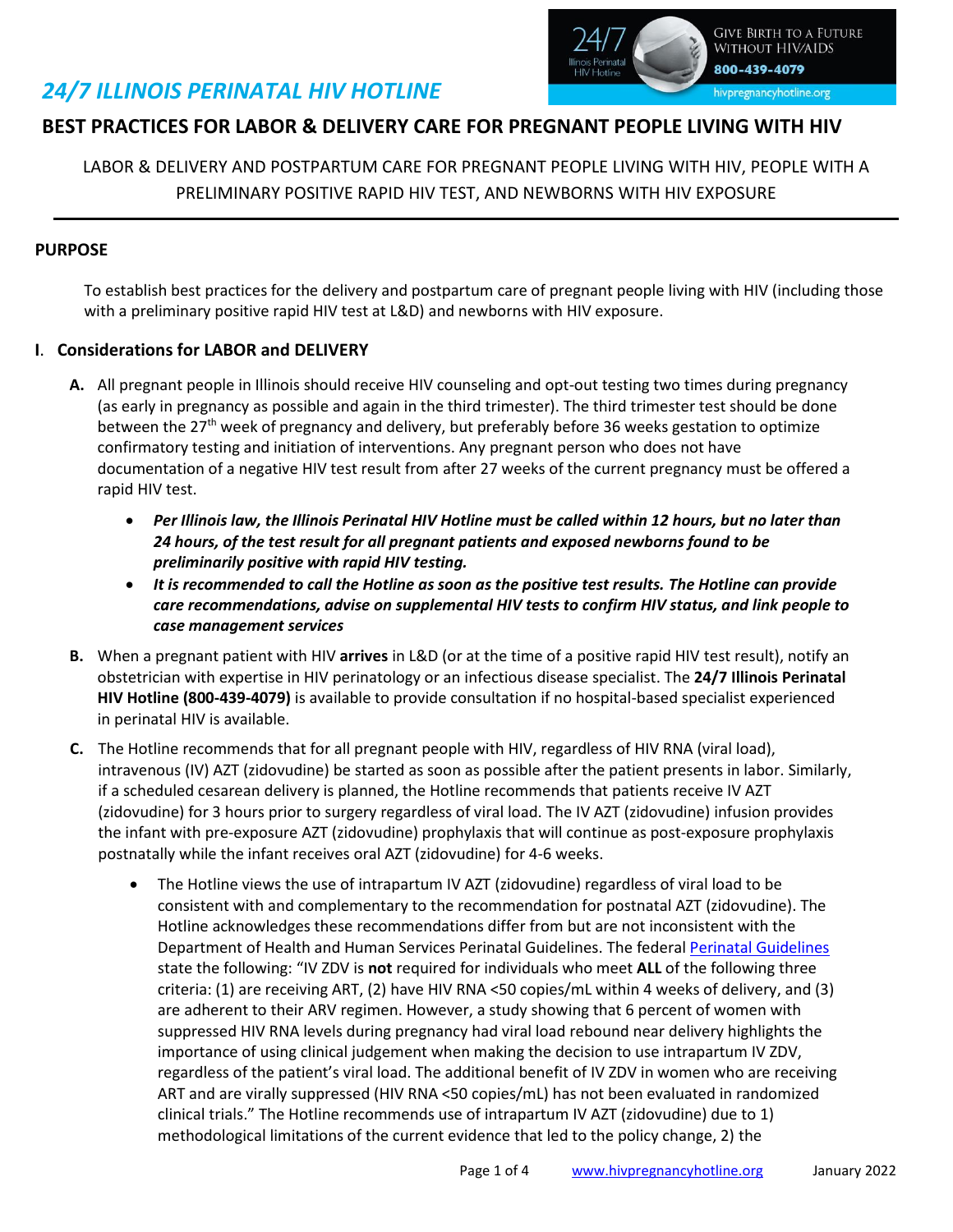complementary benefit of both pre- and post-exposure prophylaxis for individuals at risk of HIV acquisition, and 3) the public health benefit of simple and consistent messaging across hospital systems that ensures consistent access to AZT (zidovudine) for intrapartum prophylaxis.

- AZT (zidovudine) dosage is based on the patient's weight. Patients admitted in preterm labor with a significant chance of delivery should be started on IV AZT (zidovudine).
	- $\circ$  IV AZT (zidovudine) dosing is as follows: 2 mg/kg loading dose over 1 hour followed by 1 mg/kg/hour maintenance infusion until the cord is clamped.
- **AZT (zidovudine) is not compatible with all medications.** Please check with pharmacy before running AZT (zidovudine) in the same line with other medications.
- In situations where IV AZT (zidovudine) is not available, oral AZT (zidovudine) should be administered to the patient as soon as possible (600mg loading dose and then 400mg PO q3 hrs). The 24/7 Illinois Perinatal HIV Hotline should be consulted.
- **D.** Invasive procedures should be avoided if possible (fetal scalp electrodes, fetal scalp blood sampling, artificial rupture of membranes (AROM) and operative vaginal delivery).
- **E.** Route of delivery for a previously diagnosed patient is determined by the patient's HIV disease (viral load).
	- Cesarean delivery should be offered to people with clinically significant viral loads (>1000 copies/ml) as cesarean delivery is associated with a reduced risk of transmission when performed prior to active labor and rupture of membranes in these settings. Patients who are scheduled for cesarean section should receive IV AZT (zidovudine) for 3 hours prior to surgery.
	- For people with undetectable or low viral loads (<1000 copies/ml) and receiving antiretroviral therapy, the risks of cesarean section may outweigh any theoretical benefit of reduced transmission.
- **F.** Route of delivery should be carefully considered for people who test preliminarily positive in labor by a rapid HIV test and whose confirmed HIV status is unknown.
	- If the person is truly positive and has not received antiretroviral therapy, a cesarean delivery performed early in labor with intact membranes may still be beneficial.
	- Consultation should be sought with a Maternal-Fetal Medicine or Infectious Disease Specialist experienced in perinatal HIV. The 24/7 Illinois Perinatal HIV Hotline is available for this consultation.
- **G.** If the pregnant patient does not have documentation of a negative HIV test result from after 27 weeks of the current pregnancy or later and refuses HIV testing for themselves, then their infant must be administered a rapid HIV test according to Illinois law. For infants with preliminarily positive rapid HIV tests, continue to the recommendations in sections II-V.

### **II. Considerations for PARENT-BABY RECOVERY**

- **A.** Infants should be given an early bath.
	- They should be suctioned and bathed as soon as possible to remove maternal blood contamination **before** vitamin K and antibiotic eye prophylaxis (Erythromycin) administration. This early infant bath should occur in the delivery room if possible and should be documented in the medical record.
	- If Narcan or other medications need to be given urgently, cleanse the site with alcohol followed by Betadine prior to injection.
- **B.** Infant AZT (zidovudine) syrup should be given **as soon as possible after birth, with the goal of within 1 hour**.
	- Simplified weight-band dosing for AZT (zidovudine) for infants >35 weeks gestation given orally twice daily is: 2 to <3kg = 1mL, 3 to <4kg = 1.5mL, 4 to <5kg = 2mL. For low-risk infants, AZT should be administered for 4 weeks. In high-risk scenarios, a 6-week regimen of infant AZT should be used. Call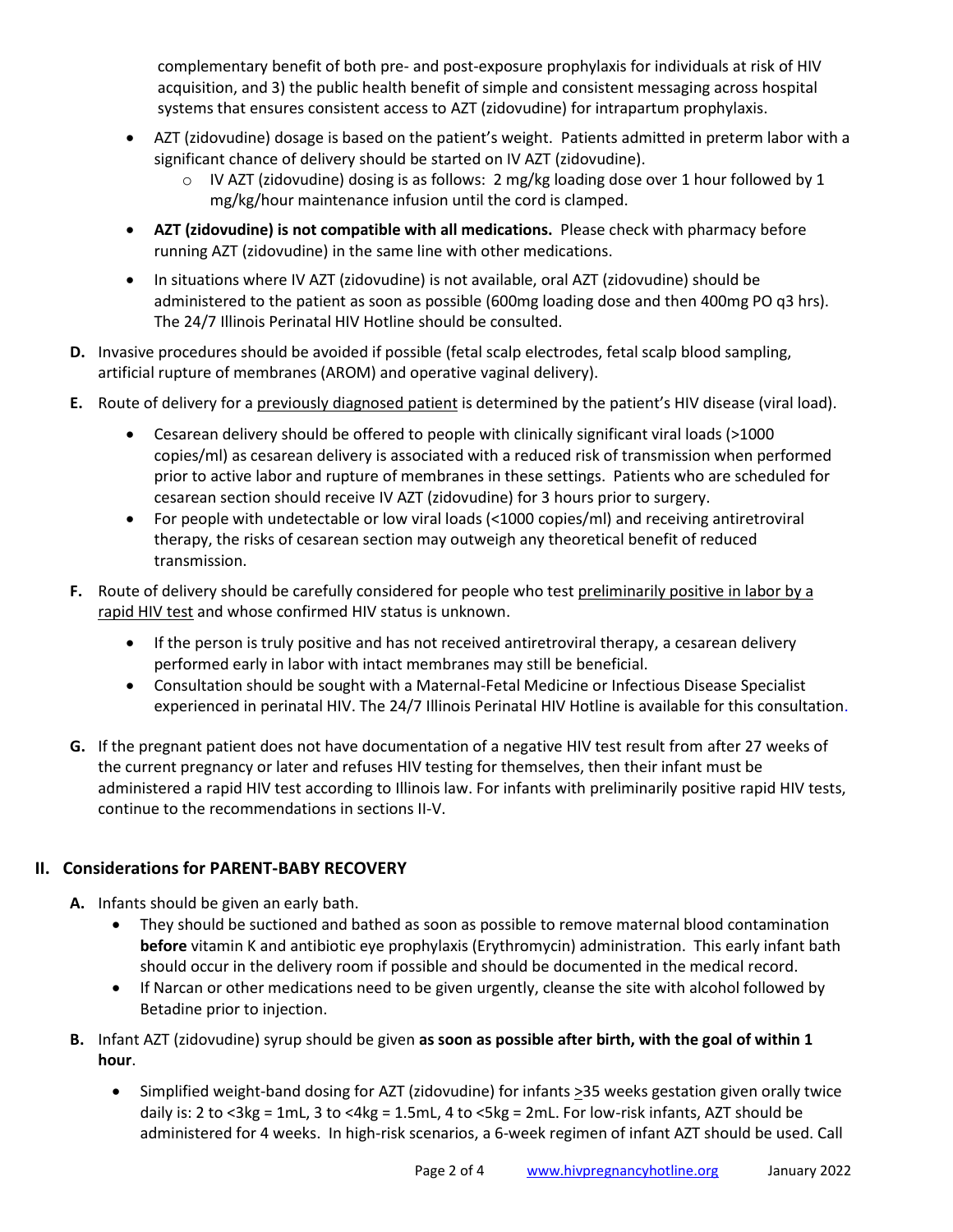the Hotline at 800-439-4079 for more information or consult the federally approved Perinatal [Guidelines.](https://clinicalinfo.hiv.gov/en/guidelines/perinatal/whats-new-guidelines)

- Preterm infants <35 weeks will require a dose reduction and the 24/7 Illinois Perinatal HIV Hotline should be consulted.
- In order to expedite the process, the pharmacy should be notified of the imminent need for a stat AZT (zidovudine) syrup order when the patient is admitted to Labor and Delivery. **Have AZT (zidovudine) syrup available at delivery.**
- An infant unable to tolerate oral feedings may be given the oral dose via a feeding tube or intravenous preparation. The recommended dose for infants  $\geq$  35 weeks is 75% of the oral dose if given intravenously.
- **C.** Infant risk status should be determined. Infants considered at high-risk for transmission will require additional antiretroviral medications - Viramune (Nevirapine) and 3TC (Lamivudine/Epivir). In some cases, clinicians may wish to use Raltegravir (Isentress) instead of Nevirapine (e.g. birth parent has known viral resistance to Nevirapine or Efavirenz, Nevirapine is not available, etc.) In these cases, clinicians should review proper instructions on Raltegravir preparation and dosing and weigh the complexity of Raltegravir preparation/dosing with the benefits of its administration (see *[Guidelines for Care for Infants with Perinatal](http://www.hivpregnancyhotline.org/content/resource/hotline-best-practices-care-infants-perinatal-exposure-hiv)  [Exposure to HIV](http://www.hivpregnancyhotline.org/content/resource/hotline-best-practices-care-infants-perinatal-exposure-hiv)* for additional information). **Consultation with the 24/7 Illinois Perinatal HIV Hotline is strongly recommended in cases where Raltegravir will be used.**
- **D. High Risk** for HIV infection is defined as **AT LEAST ONE** of the following. See *[Guidelines for Care for Infants](http://www.hivpregnancyhotline.org/content/resource/hotline-best-practices-care-infants-perinatal-exposure-hiv)  [with Perinatal Exposure to HIV](http://www.hivpregnancyhotline.org/content/resource/hotline-best-practices-care-infants-perinatal-exposure-hiv)* for complete information on determination of infant risk status and antiretroviral prophylaxis.
	- All infants born <33 weeks gestation
	- **Infants born to people whose HIV viral load was detectable (anything greater than 20 copies/mL)** after 28 0/7 weeks gestation
	- **Infants born to people who did not receive antepartum antiretroviral therapy**
	- **Infants born to people who started antiretroviral therapy after 13 0/7 weeks gestation**
	- **Infants born to people who became infected with HIV or seroconverted during pregnancy**
	- **IF Infants born to people diagnosed with HIV during labor or postpartum**
	- **Low Risk** for HIV infection
		- **All other infants**

#### **III. Considerations for POSTPARTUM UNITS**

- **A. Breastfeeding is contraindicated for people living with HIV** given the continued risk to the neonate from virus excretion in breast milk. Patients should be instructed in measures to suppress lactation such as supportive/tight bras, ice or cold compresses and ibuprofen to reduce discomfort.
	- Individuals who have questions about breastfeeding or who desire to breastfeed should receive patient-centered, evidence-based counseling on infant feeding options.
	- If the patient has a **preliminary HIV-positive result from a rapid HIV test and desires to breastfeed while awaiting the confirmatory HIV test result**, the patient can be instructed to pump and store the breast milk until the confirmatory test results are available. This can be done to optimize development of a milk supply for a patient that desires to breastfeed if the confirmatory HIV test result comes back **negative**. **The patient needs clear counseling regarding the importance of not using the breast milk to feed the baby until the confirmatory test result is negative**.
- **B.** Universal precautions should be reviewed prior to discharge with particular attention to vaginal bleeding and disposal of sanitary pads.
- **C.** Contraceptive and STD counseling should be performed prior to the patient's discharge.